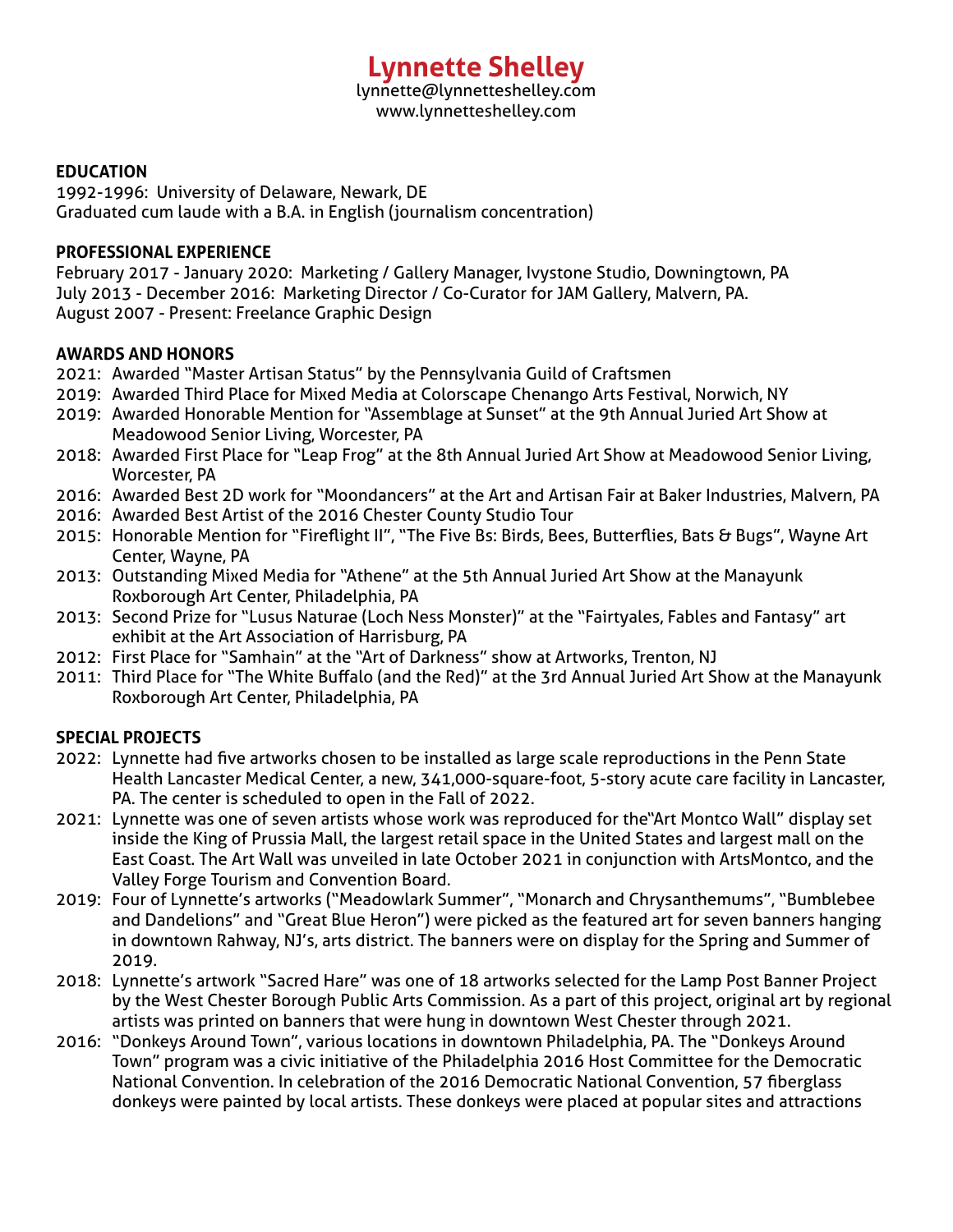throughout Philadelphia in July 2016. Artist Lynnette Shelley was one of 28 artists selected to participate in this public arts project, and was responsible for painting two donkeys.

2016: Art Installation by Madison Art Consulting at Nemours duPont Pediatrics in Deptford, NJ. Four of Lynnette's artworks were licensed as large prints that were permanently installed at this award-winning children's health facility.

## **LECTURES / PRESENTATIONS**

2013: "Colorful and Contemporary: The Work of Lynnette Shelley. Mythology and Folklore influences in her art". Artist talk / presentation at the Invitational Art Show at Malvern Retreat House, Malvern, PA

# **SELECT EXHIBITIONS: SOLO SHOWS & FEATURED ARTIST**

- 2022: Solo show at Darlington Arts Center, Garnet Valley, PA
- 2021: "The Intricate Balance of Nature", Solo Show at Deja 42 Gallery, Philadelphia, PA
- 2021: Solo Show at Meadowood Senior Living, Worcester, PA
- 2020: "Nature Songs", Featured Artist at Red Raven Art Company, Lancaster, PA
- 2020: Solo show at Community Music School, Trappe, PA
- 2019: "Into the Enchanted Wild", Featured Artist, Exhibit B Gallery, Souderton, PA
- 2018: Solo Show at Cellini Studios and Gallery, Ambler, PA
- 2017: "Inklings", Solo Art Show at Rehoboth Art League, Rehoboth, DE
- 2017: "Zoological", Solo Art Show at Mala Galleria, Kennett Square, PA
- 2017: "Celebrating Three Women Artists: Rosemary Castiglioni, Lynnette Shelley, Gail Troutman", Red Raven Art Company, Lancaster, PA
- 2017: "Archetypes and Totems: The Artwork of Lynnette Shelley and Rachel Romano", Jed Williams Gallery, Philadelphia, PA
- 2016: "Fused Influence & Tactile Embrace: The Artwork of Joon Farlam and Lynnette Shelley", The Palette & The Page, Elkton, MD.
- 2016: Solo Show, Soltane Store, Phoenixville, PA
- 2016: Solo Show, Starbucks, West Chester, PA
- 2015: Solo Art show at The High Point Cafe, Philadelphia, PA
- 2015: Featured Artist, Mala Galleria, Kennett Square, PA
- 2014: Solo Show, Pennsylvania State University, Middletown, PA.
- 2014: "Animalia", Featured Artist at Red Raven Art Company, Lancaster, PA
- 2014: "Menagerie" Solo Art Show at the Painted Bride Art Center, Philadelphia, PA
- 2014: 4-Artist Invitational Exhibit, Art Association of Harrisburg, Harrisburg, PA.
- 2014: Pop Up Solo Show, Galer Estate Vineyard and Winery, Kennett Square, PA
- 2013: "Beautiful Creatures", Blank Canvas Gallery, New Hope, PA
- 2013: Featured Artist, Water Gallery, Lansdale, PA
- 2013: Solo Art Exhibition at "Art in the Storefront" Gallery, Ambler, PA
- 2013: Solo Art show at The High Point Cafe, Philadelphia, PA
- 2013: Solo Art Show, Balance Gallery at Balance Health Center, Philadelphia, PA
- 2012: "Wild At Art" at Manayunk Roxborough Art Center, Philadelphia, PA
- 2012: "Curious Creatures" at Swarthmore Borough Hall, Swarthmore, PA
- 2012: Featured Artist, Chapterhouse Cafe and Gallery, Philadelphia, PA
- 2012: "Folktales" Art Show, Nichols Berg Gallery, Philadelphia, PA.
- 2011: "Animalia" Solo Art Show at the Painted Bride Art Center, Philadelphia, PA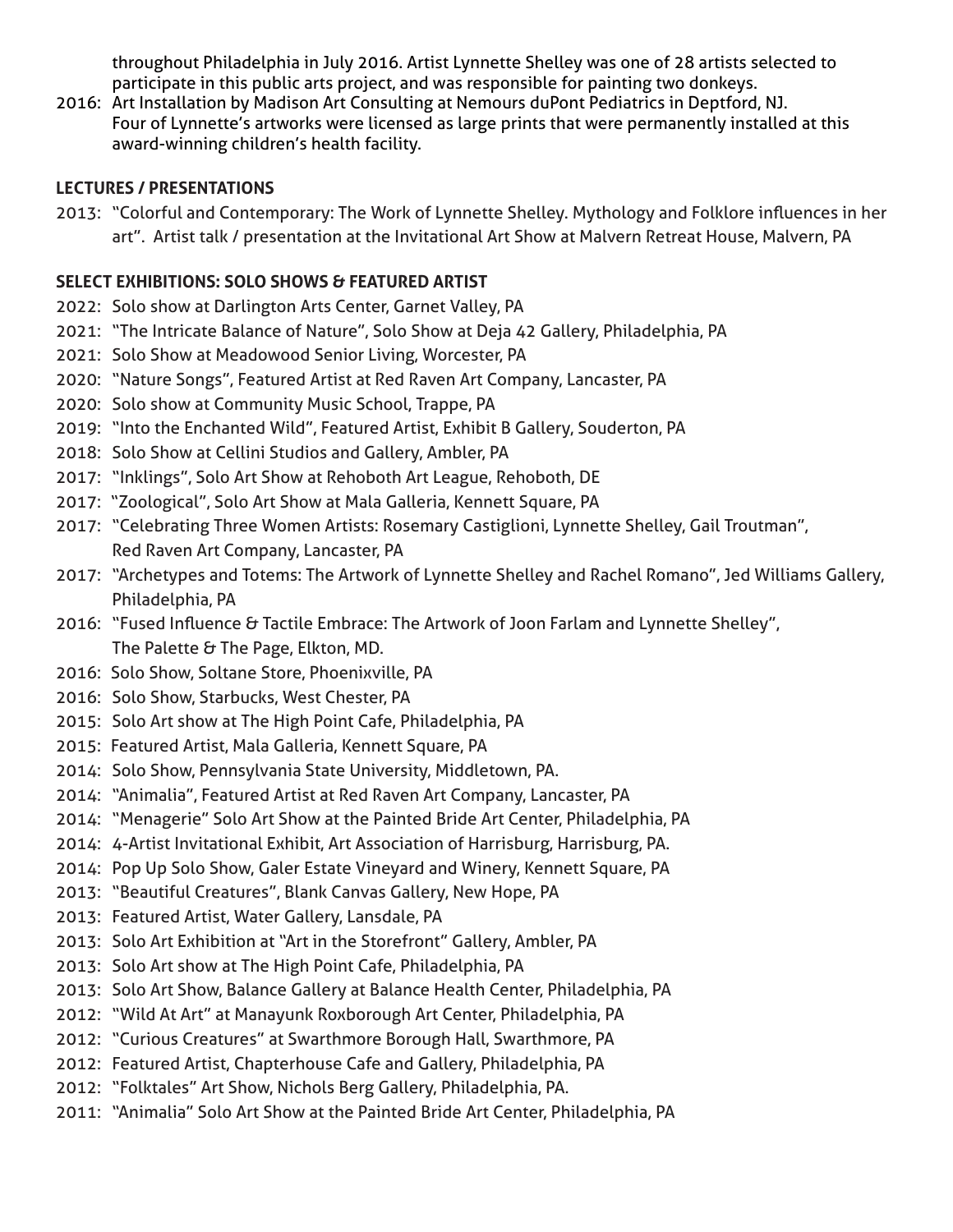- 2011: Solo show at Schang-Hai Gallerie, Creamery, PA
- 2011: Solo Art show at The High Point Cafe, Philadelphia, PA
- 2011: Featured artist at Annex 24 Gallery, Lancaster, PA
- 2011: Solo art show at Nichols Berg Gallery, Philadelphia, PA
- 2010: Solo Show at Countryside Gallery, Newtown, PA
- 2010: "Curious Creatures and Archons of Alternate Dimensions: A Selection of Artwork by Lynnette Shelley and Brandon Lord Ross", Germ Books and Art Gallery, Philadelphia, PA
- 2010: Solo Art Show at The Grand Opera House, Wilmington, DE
- 2010: Solo Art show at The High Point Cafe, Philadelphia, PA
- 2010: Featured Artist, Three Ravens Gallery, Ardmore, PA
- 2009: Solo Art Show at Infusion Cafe, Philadelphia, PA
- 2009: Solo Art show at The High Point Cafe, Philadelphia, PA

# **SELECT EXHIBITIONS: GROUP SHOWS**

- 2022: "Something to See" group show at Red Raven Art Company, Lancaster, PA
- 2022: 10<sup>th</sup> Annual Meadowood Juried Art Show at Meadowood Senior Living, Lansdale, PA
- 2022: Art Show at the Malvern Retreat House, Malvern, PA
- 2022: Larry Anderson Memorial Hockessin Art Festival, Hockessin Fire Hall, Hockessin, DE
- 2022: Covered Bridge Artisans Spring Studio Tour, Sergeantsville Firehouse Event Center, Sergeantsville, NJ
- 2022: Historic Yellow Springs Art Show, Lincoln Building, Chester Springs, PA
- 2022: Pennsylvania Guild of Craftsmen's Summer Fine Craft Fair, Chase Center on the Riverfront, Wilmington, DE
- 2022: Stone + Staley Art and Craft Fall Show, Greater Philadelphia Expo Center, Oaks, PA
- 2022: Chester County Studio Tour, Phoenixville, PA
- 2022: Montgomery County Studio Tour, Norristown, PA
- 2022: Art On the Street, Gallery Row / Prince Street, Lancaster, PA
- 2021: "Here and Now: Winter Group Show" at Exhibit B Gallery, Souderton, PA
- 2021: Holiday Group Show at Red Raven Art Company, Lancaster, PA
- 2021: Historic Yellow Springs Art Show, Chester Springs, PA
- 2021: "View", Group Show, Chester County Art Association, West Chester, PA
- 2021: Highlight wall artist at Red Raven Art Company, Lancaster, PA
- 2021: Chester County Studio Tour, Ivystone Studio, Downingtown, PA
- 2021: Montgomery County Studio Tour, Studio 6, Norristown, PA
- 2021: Fall Group Show at Exhibit B Gallery, Souderton, PA
- 2021: Spring Craft Fair, Alverthorpe Manor at the Abington Art Center, Jenkintown, PA
- 2021: Artisan Market (Juried), Winterthur Museum, Garden & Library, Winterthur, DE
- 2021: Pennsylvania Guild of Craftsmen's Summer Fine Craft Fair, Chase Center on the Riverfront, Wilmington, DE
- 2021: Oaks Arts and Crafts Festival / Howard Alan Events, Greater Philadelphia Expo Center, Oaks, PA
- 2021: Crafts in the Meadow, Tyler Park Center for the Arts, Richboro, PA.
- 2021: A Bit of the Arts (Juried), Twentieth Century Club, Lansdowne, PA.
- 2021: "Christkindlmrkt", pop-up juried art market at the Chester County Art Association, West Chester, PA
- 2020: "Everyday Magic", Juried Group Art Show at Exhibit B Gallery, Souderton, PA
- 2020: 9th Annual Regional Juried Biennial Exhibition, Rehoboth Art League, Rehoboth, DE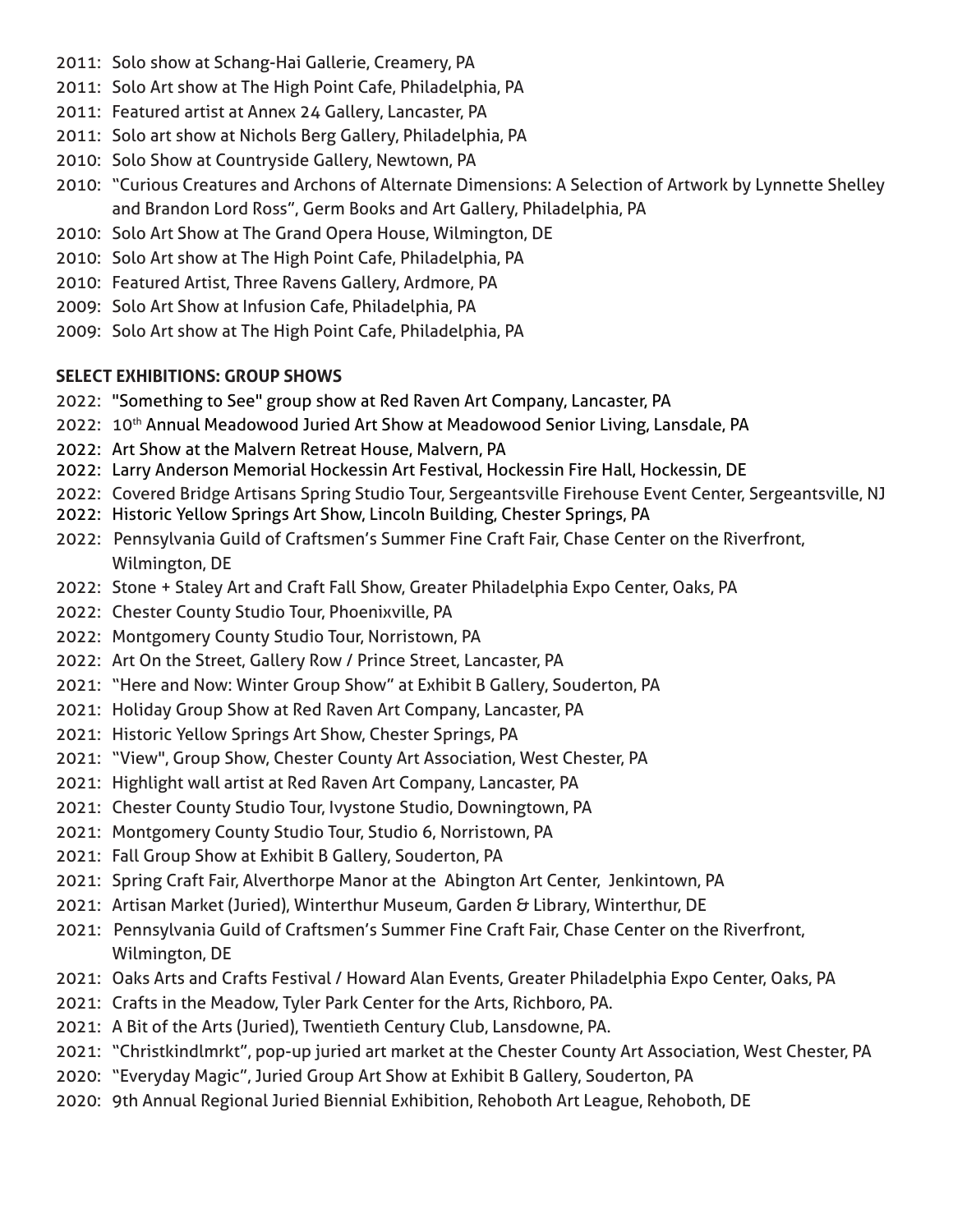- 2020: "Christkindlmrkt", invite-only art market at the Chester County Art Association, West Chester, PA
- 2020: Holiday Group Art Show, Red Raven Art Company, Lancaster, PA
- 2020: David Katz Gallery, West Chester, PA
- 2020: Outdoor Fine Arts and Fine Crafts Show (Virtual for 2020), Rehoboth Art League, Rehoboth, DE
- 2020: Arts Community Relief Art Show (Invite Only) at Black Moth Tattoo and Gallery, Ardmore, PA
- 2020: Quarantine: Art in Isolation (Online Art Show), Artworks Trenton, Trenton, NJ
- 2020: Art All Night Trenton. 24 Hour Art Show (virtual for 2020)
- 2020: "Art Inspired by Songs", Invitational group show at Red Raven Art Company, Lancaster, PA
- 2020: Malvern Retreat House Art Show, Malvern, PA
- 2020: Historic Yellow Springs Art Show (Online Only for 2020), Chester Springs, PA
- 2020: Chester County Studio Tour, Downingtown, PA
- 2020: Ivystone Studio, Downingtown, PA
- 2020: Borrelli's Chestnut Hill Gallery, Philadelphia, PA
- 2020: Deja 42 Gallery, Philadelphia, PA
- 2019: Holiday Show, Red Raven Art Company, Lancaster, PA
- 2019: "Earth, Wind and Fire", Winter Group Show, Exhibit B Gallery, Souderton, PA
- 2019: Art Stroll at the Ritz-Carlton, Philadelphia, PA This is an invite-only private art show featuring 10 artists.
- 2019: 46th Annual Outdoor Fine Arts and Fine Crafts Show (Juried), Rehoboth Art League, Rehoboth, DE
- 2019: "Worlds Within Worlds", Juried Group Show, Deja 42 Art Gallery, Philadelphia, PA
- 2019: One-Year Anniversary Show, Paragon Framing and Art, Phoenixville, PA
- 2019: 9th Annual JurieArt Show at Meadowood Senior Living, Worcester, PA
- 2019: New Artist Focus, Borrelli's Chestnut Hill Gallery, Philadelphia, PA
- 2019: Touchstone Gallery, Yardley, PA
- 2019: Ivystone Studio, Downingtown, PA
- 2019: Your Claim to Frame, Birdsboro, PA
- 2019: Normandy Farm Hotel and Conference Center, Blue Bell, PA.
- 2019: Malvern Retreat House Art Show, Malvern, PA
- 2019: Historic Yellow Springs Art Show, Chester Springs, PA
- 2019: Chester County Studio Tour, Downingtown, PA
- 2019: Montgomery County Studio Tour, Ambler, PA
- 2019: Delaware County Studio Tour, Havertown PA
- 2019: Colorscape Chenango Arts Festival (Juried), Norwich, NY
- 2019: Sugarloaf Craft Festival Holiday Show, Greater Philadelphia Expo Center, Oaks, PA
- 2018: 45th Annual Outdoor Fine Arts and Fine Crafts Show (Juried), Rehoboth Art League, Rehoboth, DE
- 2018: Sugarloaf Craft Festival Holiday Show, Greater Philadelphia Expo Center, Oaks, PA
- 2018: Normandy Farm Hotel and Conference Center, Blue Bell, PA.
- 2018: "Enchanted Woodlands" (Juried), Era Contemporary Art, Philadelphia, PA
- 2018: "Animal Farm" (Juried), Rehoboth Art League, Rehoboth, DE
- 2018: Unionville Art Gala (invitational), Kennett Square, PA
- 2018: Ivystone Studio, Downingtown, PA
- 2018: Your Claim to Frame, Birdsboro, PA
- 2018: 8th Annual Juried Art Show at Meadowood Senior Living, Worcester, PA
- 2018: Special Focus Artist at Malvern Retreat House Art Show, Malvern, PA
- 2018: "Big Little Art Show", Talleyville Frame Shoppe and Gallery, Wilmington, DE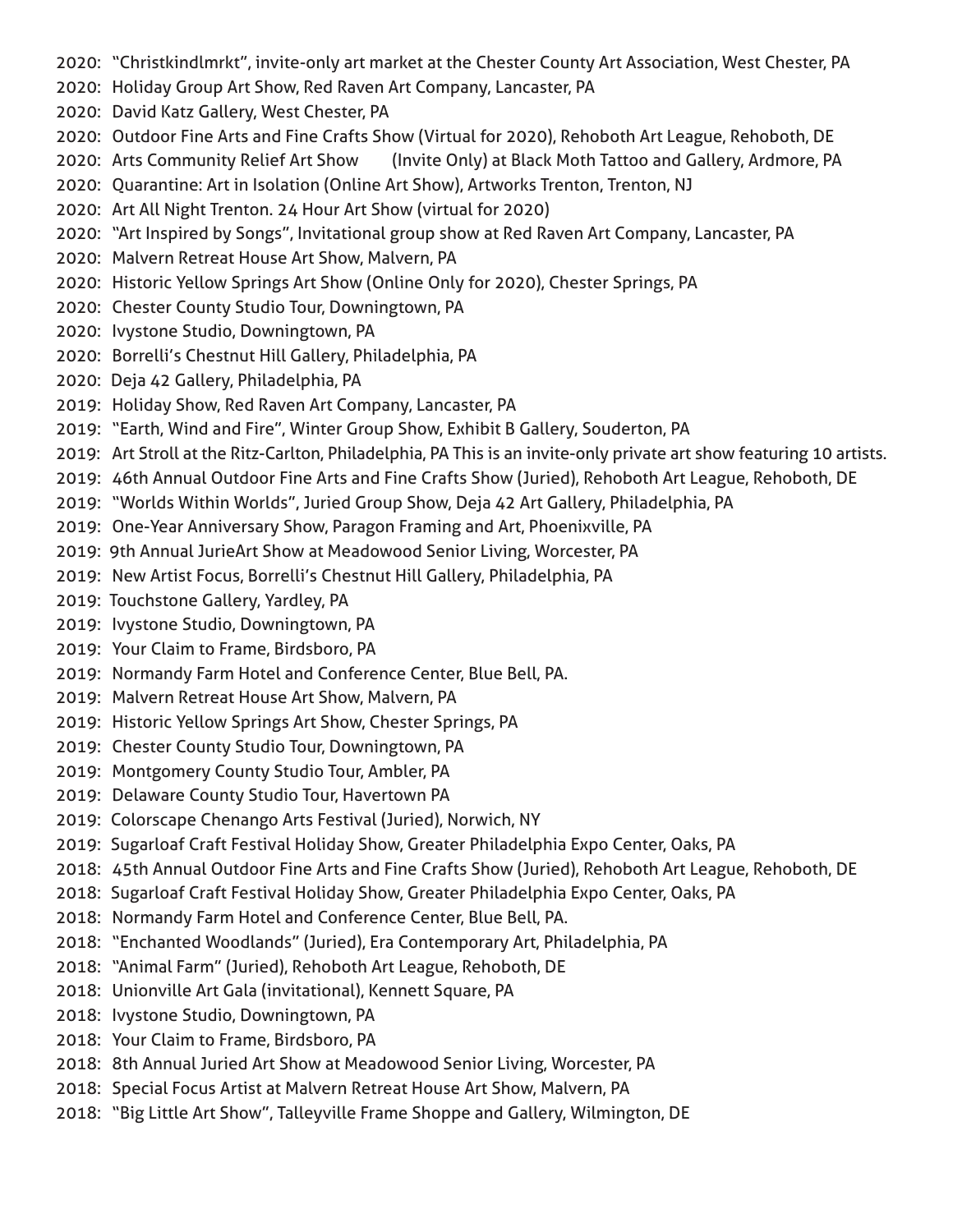- 2018: "Creature Feature", Juried Art Show, Wallingford Community Arts Center, Wallingford, PA
- 2018: Grand Opening Art Show (Juried) at Paragon Framing and Art, Phoenixville, PA
- 2018: St. Francis-in-the-Fields Art Festival (Juried), Malvern, PA
- 2018: Historic Yellow Springs Art Show, Chester Springs, PA
- 2018: Chester County Studio Tour, Downingtown, PA
- 2018: Montgomery County Studio Tour, Ambler, PA
- 2018: Delaware County Studio Tour, Havertown, PA
- 2017: "The Art of Saving a Horse" (invitational exhibit), Ikon Images and Gallery, Akron, OH
- 2017: Ivystone Studio, Downingtown, PA
- 2017: Small Works Show, Black Moth Tattoo Parlor and Art Gallery, Ardmore, PA
- 2017: Art Show at Malvern Retreat House, Malvern, PA
- 2017: Historic Yellow Springs Art Show, Chester Springs, PA
- 2017: Chester County Studio Tour, West Chester, PA.
- 2017: Montgomery County Studio Tour, Ambler, PA
- 2017: Delaware County Studio Tour, Havertown, PA
- 2017: Holiday Show, Red Raven Art Company, Lancaster, PA
- 2017: "Big Little Art Show", Talleyville Frame Shoppe and Gallery, Wilmington, DE
- 2017: "View", Art Trust Gallery, West Chester, PA
- 2017: "The Art of Freedom" at 30 Main Street Restaurant, Berwyn, PA
- 2017: St. Francis-in-the-Fields Art Show, Malvern, PA
- 2016: The Engineering of Art (invitational exhibit), Henry Gallery at Pennsylvania State University, Great Valley Campus, Malvern, PA
- 2016; 54th Annual Community Art Show (Juried), Lancaster Museum of Art, Lancaster, PA
- 2016: "Metamorphosis", The Plastic Club, Philadelphia, PA
- 2016: Malvern Retreat House Art Show, Malvern, PA
- 2016: "Figuratively", Legends Galleries, Philadelphia, PA
- 2016: "Gifted 2016", The Art Trust at Meridian Bank, West Chester, PA
- 2016: Mala Galleria, Kennett Square, PA
- 2016: Ivystone Studio, Downingtown, PA
- 2016: JAM Gallery, Malvern, PA
- 2016: "The View", The Art Trust at Meridian Bank, West Chester, PA
- 2016: "Art of Darkness", Artworks Trenton, Trenton, NJ
- 2016: Delaware County Studio Tour, Haverford, PA
- 2016: Chester County Studio Tour, Malvern, PA
- 2016: Historic Yellow Springs Art Show, Chester Springs, PA
- 2015: "Something To Crow About", Red Raven Art Company, Lancaster, PA
- 2015: "Critters and Beasts", The Plastic Club, Philadelphia, PA
- 2015: Art Show at Malvern Retreat House, Malvern, PA
- 2015: "Mosaic Muse", Office of Arts, Culture and the Creative Economy, City Hall, Philadelphia, PA
- 2015: Radley Run Art Invitational, Radley Run Country Club, West Chester, PA
- 2015: "The Five Bs: Birds, Bees, Butterflies, Bats & Bugs", Davenport Gallery at Wayne Art Center, Wayne, PA
- 2015: "Color, Light and Movement", Gallery Direct, North Wales, PA
- 2015: Chester County Studio Tour, Malvern, PA
- 2015: Chester County Studio Tour Preview The Art Trust, West Chester, PA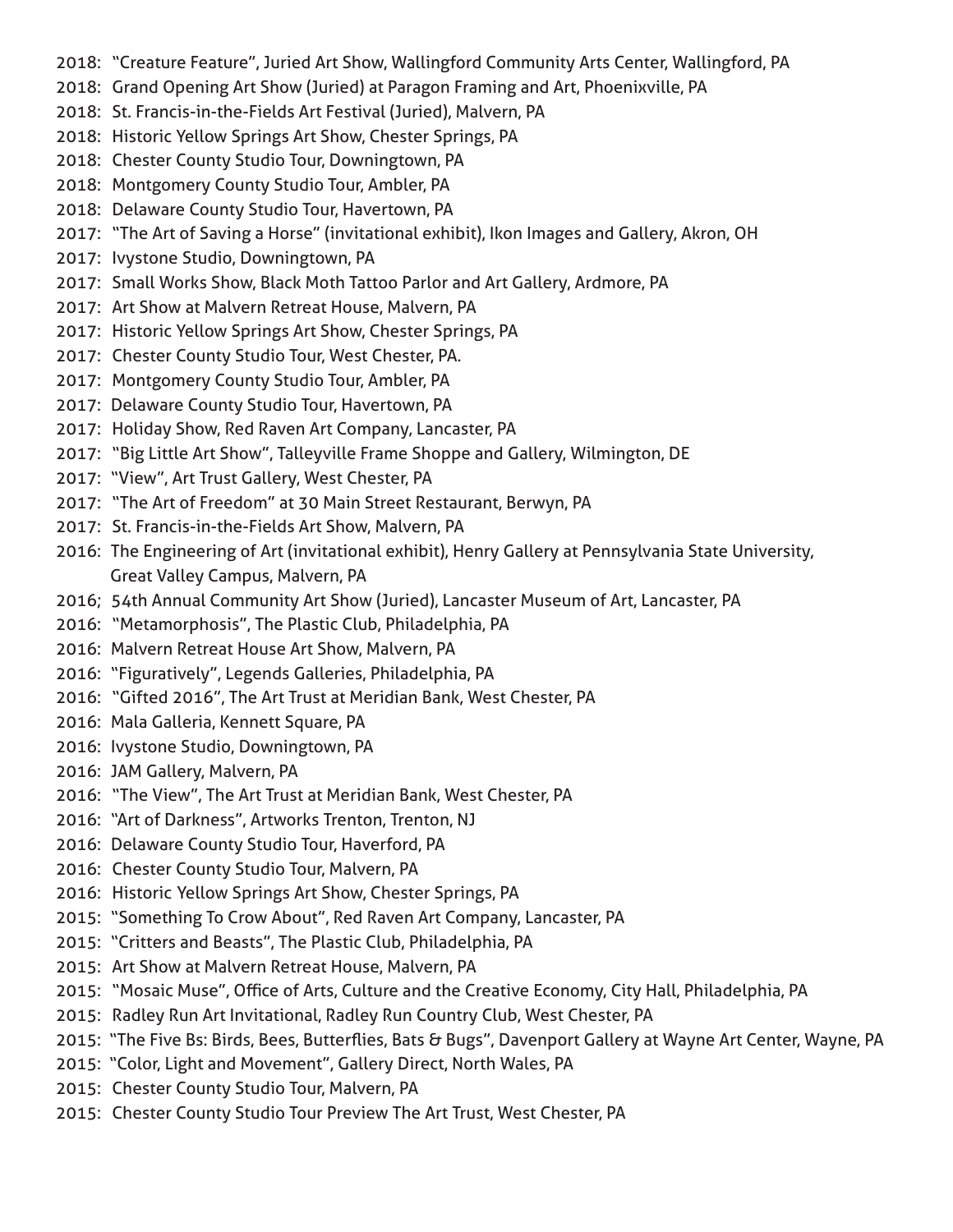- 2015: Historic Yellow Springs Art Show, Chester Springs, PA
- 2015: "Flight", The Art Gallery at Franklin Commons, Phoenixville, PA
- 2015: The Contemporary Art of Nature: Mammals Show, Francesca Anderson Fine Art / Portraits North, Lexington, MA.
- 2015: "Salon Du Soleil" Art Celebration, Grundy Commons, Bristol, PA. Lynnette also designed the official event poster for this arts show.
- 2015: "Art All Night Trenton", Roebling Wire Works, Trenton, NJ
- 2015: "Art All Night Selects", Artworks, Trenton, NJ
- 2015: "Summer Artist Series", Gallery Direct, North Wales, PA
- 2015: 5th Annual Friends of the Delaware Canal Art Show, Rich Timmons Sudio & Gallery, Doylestown, PA
- 2015: "The Call of the Wild", The Gallery at Lower Bucks Campus, Bucks County Community College, Bristol, PA
- 2015: "A Murder of Crows",Six Artist Invitational, The Art Trust, West Chester, PA
- 2015: "Art of Darkness", Artworks, Trenton, NJ
- 2015: Art Gala , Unionville High School, Kennett Square, PA
- 2015: "Square Foot Art Basel Miami", Projects Gallery at Wynwood Lofts Gallery, Miami, FL
- 2015: Group show, JAM Gallery, Malvern, PA
- 2014: Ellarslie Open XXXI Juried Exhibit, The Trenton City Museum at Ellarslie, Trenton, NJ
- 2014: 86th Annual International Juried Exhibition, Art Assocation of Harrisburg, Harrisburg, PA
- 2014: MCGOPA Summer Invitational, SPP Galleries, Conshohocken, PA
- 2014: "Abstract and Fantasy", The Art Gallery at Franklin Commons, Phoenixville, PA
- 2014: Historic Yellow Springs Art Show, Chester Springs, PA
- 2014: The Art Trust, West Chester, PA
- 2014: "Art of Darkness", Artworks Gallery, Trenton, NJ
- 2014: Day of the Dead / Dia De Los Muertos Celebration, American Legion Hall, Kennett Square, PA
- 2014: Holiday Group Show, Red Raven Art Company, Lancaster, PA
- 2014: "\$300 and Under", Chester County Art Association, West Chester, PA
- 2014: Chester County Studio Tour, Malvern, PA
- 2014: Art All Night Trenton, Roebling Wire Works, Trenton, NJ
- 2014: Art Meets Fashion: Pop Up Show at the Third Street Gallery, Philadelphia, PA
- 2014: Art Show at Malvern Retreat House, Malvern, PA.
- 2014: Group show, JAM Gallery, Malvern, PA
- 2014: Group show, Blank Canvas Gallery, New Hope, PA
- 2014: Group show, Mala Galleria, Kennett Square, PA
- 2013: Group show, Blank Canvas Gallery, New Hope, PA
- 2013: "Art of Darkness", Artworks Gallery, Trenton, NJ
- 2013: "Bold Expressions", Sacramento Fine Arts Center, Carmichael, CA
- 2013: "Art of the State", State Museum of Pennsylvania, Harrisburg, PA
- 2013: Daylesford Abbey Art Show, Paoli, PA.
- 2013: Historic Yellow Springs Art Show, Chester Springs, PA
- 2013: Chester County Studio Tour, Chester County, PA
- 2013: 5th Annual Juried Exhibition at the Manayunk Roxborough Art Center, Philadelphia PA.
- 2013: JAM Gallery, Malvern, PA
- 2013: Member Exhibition: InLiquid, PPAC, Second State, Crane Arts Building, Philadelphia, PA
- 2013: The Art of It, Jenkintown, PA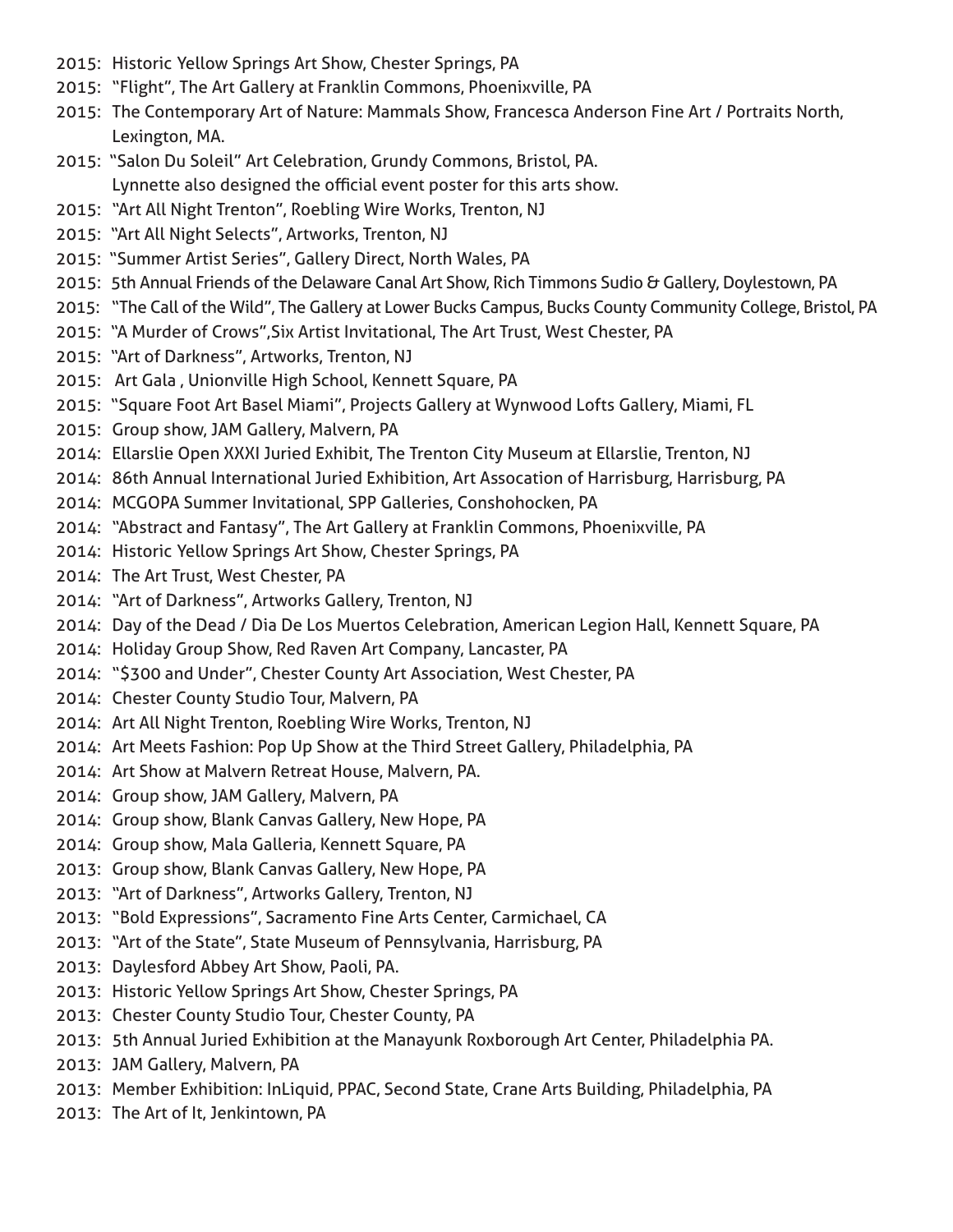- 2013: Annex 24 Gallery, Lancaster, PA
- 2013: "Drawn From Nature", John James Audubon Center, Audubon, PA
- 2013: Benefit Art Show, St. Francis in the Fields, Malvern, PA.
- 2013: "Petroleum Paradox", Narrows Center for the Arts, Fall River, MA
- 2013: Group Show, Mullica Hill Art Center, Mullica Hill, NJ
- 2013: "Fairytales, Fables & Fantasy", Group Show, Art Association of Harrisburg, Harrisburg, PA
- 2013: Art Show at Malvern Retreat House, Malvern, PA
- 2012: Annual Juried Show, Abington Art Center, Jenkintown, PA
- 2012: Figurative Art Show, Countryside Gallery, Newtown PA
- 2012: Parallax Art Fair, The Prince George, NYC
- 2012: "Azucar!", Art6 Gallery, Richmond, VA
- 2012: "Art of Darkness", Artworks Gallery, Trenton, NJ
- 2012: Group Art Exhibit. Philadelphia Open Studio Tours, Roxborough Development Corp., Philadelphia, PA
- 2012: Invitational Art Show at Malvern Retreat House, Malvern, PA
- 2012: "Wildly Human" Invitational Group Art Show, McCabe Library, Swarthmore College, Swarthmore, PA
- 2012: "Art for Kid's Sake", Group Art Show Manayunk Roxborough Art Center, Philadelphia, PA
- 2012: Historic Yellow Springs Art Show, Chester Springs, PA
- 2012: "When Blossoms Unfold", Countryside Gallery, Newtown PA
- 2012: "Animals: Facts, Fairy Tales & Fantasy", Pacific Art League, Palo Alto, CA
- 2011: 34th Annual Art on Paper National Juried Exhibition, Maryland Federation of Art, Annapolis, MD
- 2011: 28th Annual Immaculata University Art Show, Immaculata, PA
- 2011: Group Show at the Manayunk Roxborough Art Center (MRAC), Philadelphia PA
- 2011: Group Show at Chris White Gallery, Shipley Lofts, Wilmington, DE
- 2011: Group Show "The 5 Agents Wu Xin" at the Chester County Art Association, West Chester, PA
- 2011: Philadelphia Open Studio Tours (POST) Art Show at Crossroads Coffeehouse, Philadelphia, PA
- 2011: 3rd Annual Juried Exhibition at the Manayunk Roxborough Art Center, Philadelphia PA.
- 2011: Gods & Goddesses Art Exhibition, C'est le Vin, Richmond, VA
- 2011: Southern Delaware Heart & Stroke Gala & Auction, Sheraton Dover Hotel, Dover, DE
- 2011: Group Art Show at Gallery 1901, Wilmington, DE
- 2010: Illustrious Art Show at The Straube Center, Pennington, NJ
- 2010: 2nd Annual Juried Art Show at the Manayunk Roxborough Art Center, Philadelphia, PA
- 2010: Drawgasmic Exhibition at the 2720 / Art Dimensions Gallery, St Louis, MO
- 2010: Group Exhibition at Art Machine Productions (at 2424 Studios), Philadelphia, PA
- 2010: "Masquerade", Gallery 101, Ft Lauderdale FL
- 2010: "Devotion", Highwire Gallery, Philadelphia, PA
- 2009: Art for the Urban Collector Group Art Show at the Highwire Gallery, Philadelphia, PA
- 2009: Dragon Con Art Show, Atlanta Hyatt Regency, Atlanta, GA
- 2009: 12th annual group Juried Exhibition "Inner Essence at Tyme Gallery, Havertown PA
- 2009: "Art of the Gecko", Academy of Natural Sciences, Philadelphia, PA
- 2009: Manayunk Art Center's Great Juried Art Show 2009, Philadelphia PA
- 2009: Group arts exhibit at Studio 34, Philadelphia, PA
- 2008: Group art and fashion show at The Well, Feasterville, PA
- 2008: Group Film & Art Show, Fortress of the Arts, Philadelphia, PA
- 2007: Group art show at The Well, Feasterville, PA